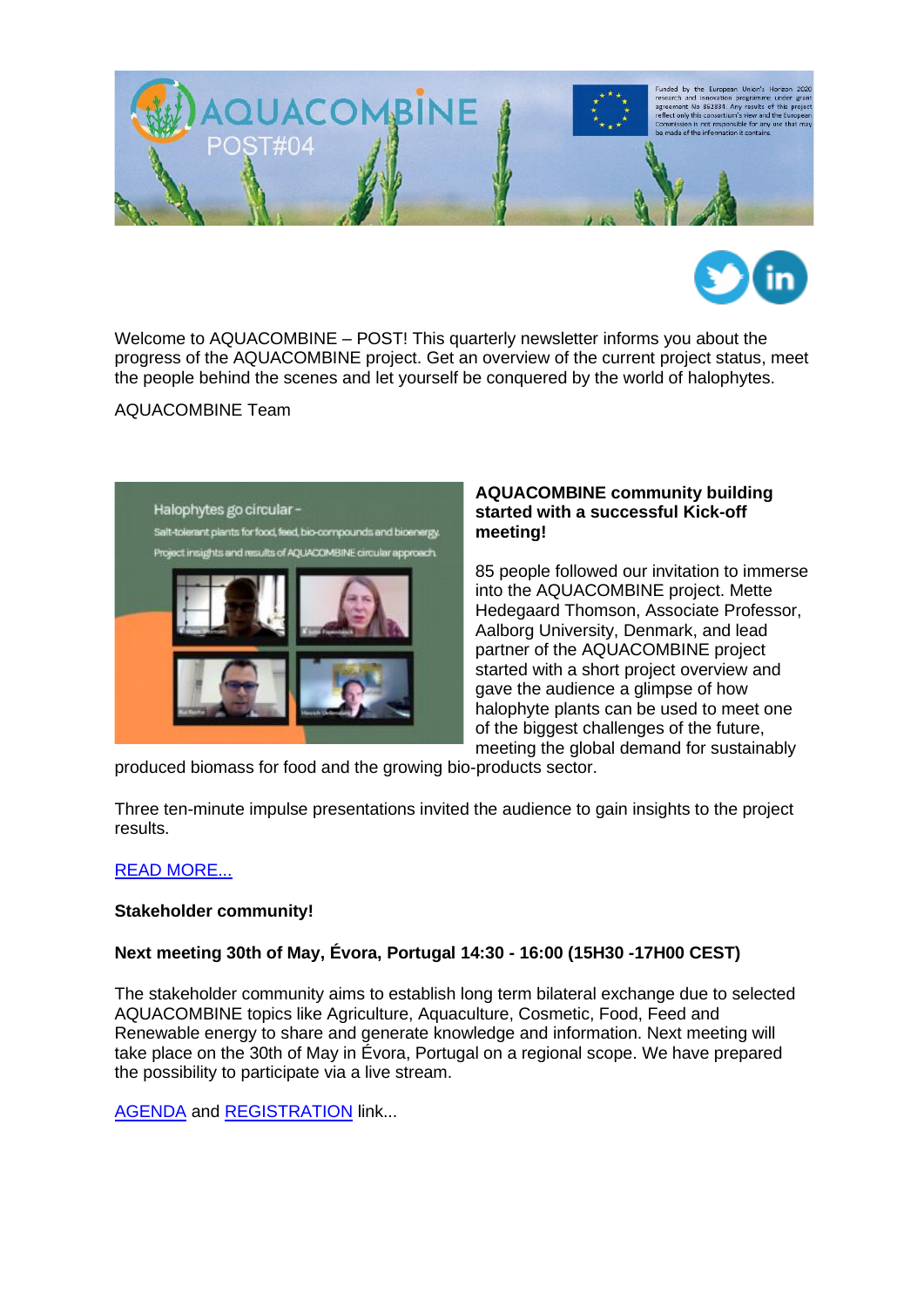

# **Gain insight!**

## **It's time to share the promising results of the studies.**

Two and a half year ago AQACOMBINE has been set out to find answers on one of the most important challenges of the 21st century.: How to meet the world's demand for sustainably produced biomass for both food and the growing bio-products sector.

Therefore, AQUACOMBINE aim to create a new circular industry with co-production of

food, feed, bio compounds, and bioenergy from salt-tolerant plants such as Salicornia or Crithmum with very little or no production of waste streams within the 4 years project time.

The approach of AQUACOMBINE´s is to combines aquaculture, farming, and bioprocessing to utilize all fractions of the produced biomass.

The last two and a half years were full of research, development, discussions, rethink, and further development. The results are outstanding. For example, the test of halophyte skin cream showed soothing effects and the use of Halophyte in shrimp and fish feed showed positive effects on animal immunity. We think, it's time to share the promising results of the studies.

## [READ MORE...](https://www.aquacombine.eu/?p=1355)

#### **Meet the partners!**

To bring AQUACOMBINE to success 17 partners from 7 countries with different expertise are working together on this four-year project. In this issue we will introduce the University of Applied Sciences, Bremerhaven their knowledge, experience, work and hopes for the project. AQUACOMBINE Post#4 interviewed Prof. Dr.-Ing. Axel Gottschalk head of the Institute of Process Engineering, being part of the faculty Technology at Bremerhaven University of Applied Sciences, Germany.



# **"Techno-economic analysis and business plan"**

Prof. Dr.-Ing. Axel Gottschalk, Bremerhaven University of Applied Sciences, Germany.

"Axel what added value do you expect from the project?"

"I expect that the multidisciplinary approach of AQUACOMBINE enables us to demonstrate feasible future ways of cultivation of healthy food and animal feed on saline soil. In addition to that,

value is added by following an innovative circular economy approach which combines the halophyte plant farming with aquaponic fish farming and a dedicated biorefinery. In this way, it enables to valorise...

# [READ MORE...](https://www.aquacombine.eu/wp-content/uploads/2022/05/22-05-16_Interview_Axel-Gottschalk_FPI.pdf)